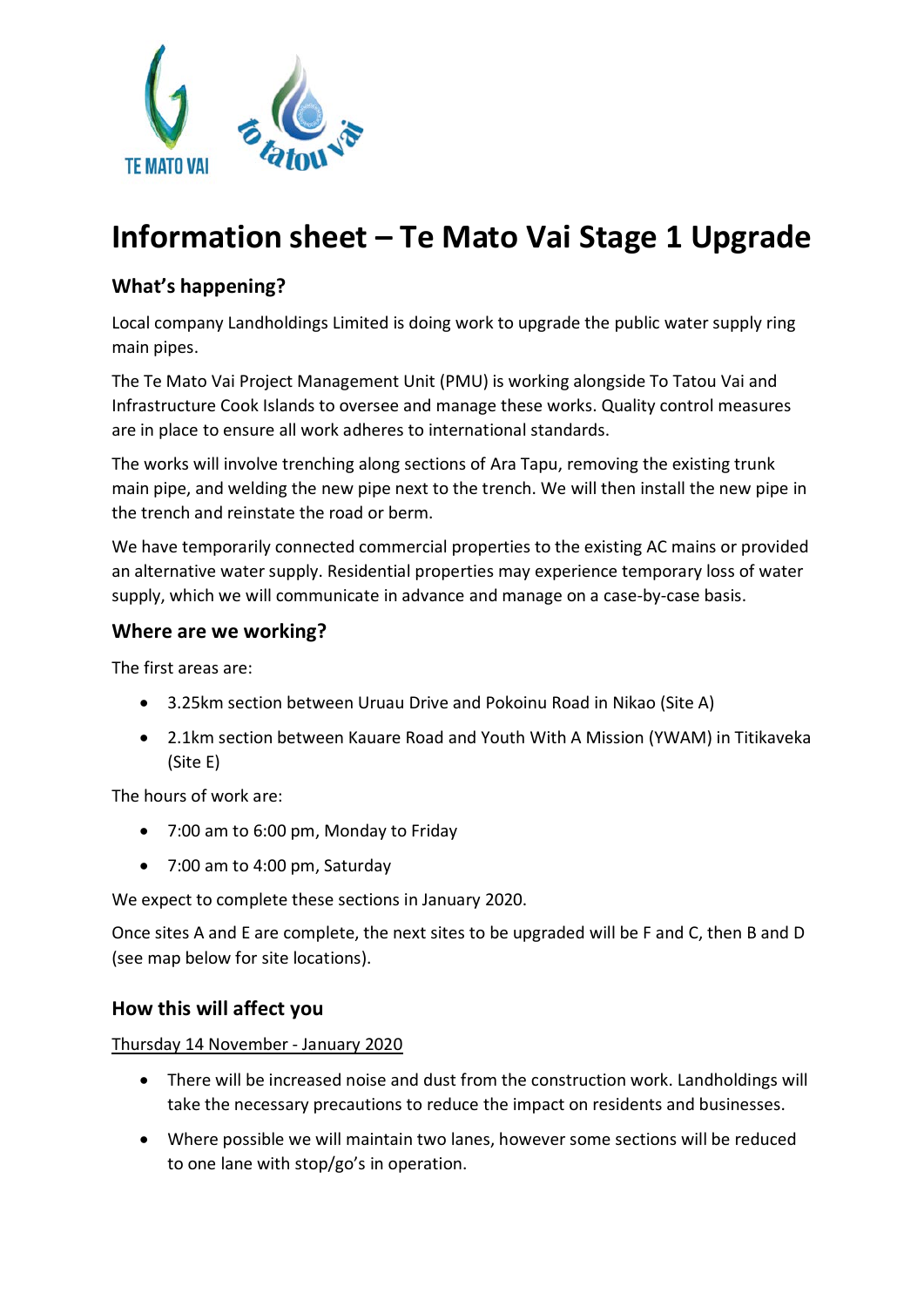

- Trenching may affect access to properties. Landholdings will have steel plates to lay across the trenches for property access. They will work with the affected community to ensure driveway access is maintained as required.
- You may experience lower water quality (muddier water) and lower water pressure during the project.

#### **Who to contact**

If you have any issues, **please contact To Tatou Vai on (682) 24479 or (682) 52943 after hours.**

We will be posting public notices to the Te Mato Vai and To Tatou Vai website and Facebook page – please check these regularly to stay up to date with the project.

**Website:** totatouvai.co **Facebook page:** Te Mato Vai

We thank you in advance for your patience and understanding while we complete this important work.

Meitaki ma'ata, The Te Mato Vai team